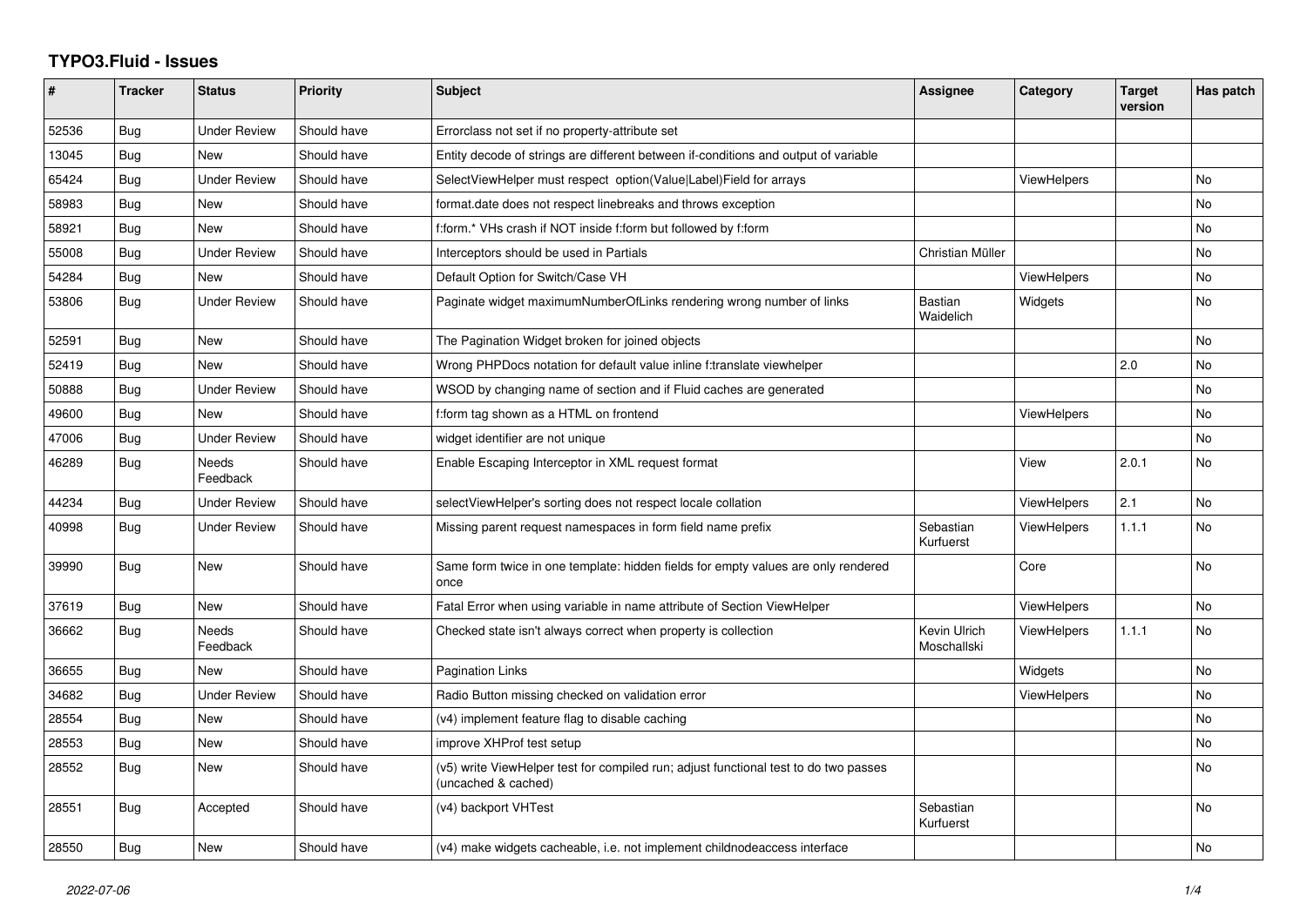| $\vert$ # | <b>Tracker</b> | <b>Status</b>       | <b>Priority</b> | <b>Subject</b>                                                                        | <b>Assignee</b>             | Category           | <b>Target</b><br>version | Has patch |
|-----------|----------------|---------------------|-----------------|---------------------------------------------------------------------------------------|-----------------------------|--------------------|--------------------------|-----------|
| 28549     | <b>Bug</b>     | New                 | Should have     | make widgets cacheable, i.e. not implement childnodeaccess interface                  |                             |                    |                          | <b>No</b> |
| 12863     | Bug            | New                 | Should have     | Attributes of a viewhelper can't contain a '-'                                        | Sebastian<br>Kurfuerst      | Core               |                          | No        |
| 8648      | Bug            | New                 | Should have     | format.crop ViewHelper should support all features of the crop stdWrap function       |                             | <b>ViewHelpers</b> |                          | <b>No</b> |
| 3481      | <b>Bug</b>     | New                 | Should have     | Use ViewHelperVariableContainer in PostParseFacet                                     |                             | Core               |                          | <b>No</b> |
| 59057     | <b>Bug</b>     | <b>Under Review</b> | Must have       | Hidden empty value fields shoud be disabled when related field is disabled            | <b>Bastian</b><br>Waidelich | ViewHelpers        |                          | No        |
| 57885     | Bug            | New                 | Must have       | Inputs are cleared from a second form if the first form produced a vallidation error  |                             |                    |                          | <b>No</b> |
| 49038     | Bug            | New                 | Must have       | form.select does not select the first item if prependOptionValue is used              |                             |                    |                          | <b>No</b> |
| 45384     | <b>Bug</b>     | <b>New</b>          | Must have       | Persisted entity object in widget-configuration cannot be deserialized (after reload) |                             | Widgets            | 2.0.1                    | <b>No</b> |
| 40064     | Bug            | <b>New</b>          | Must have       | Multiselect is not getting persisted                                                  |                             | <b>ViewHelpers</b> |                          | No        |
| 38369     | Bug            | New                 | Must have       | Resource ViewHelpers should not fall back to request package                          |                             | View               |                          | <b>No</b> |
| 33628     | <b>Bug</b>     | Needs<br>Feedback   | Must have       | Multicheckboxes (multiselect) for Collections don't work                              | Christian Müller            | <b>ViewHelpers</b> |                          | <b>No</b> |
| 33551     | Bug            | New                 | Must have       | View helper values break out of a partial scope                                       | Sebastian<br>Kurfuerst      | Core               |                          | No        |
| 27607     | Bug            | New                 | Must have       | Make Fluid comparisons work when first element is STRING, second is NULL.             |                             | Core               |                          | No        |
| 58862     | Bug            | Needs<br>Feedback   | Should have     | FormViewHelper doesn't accept NULL as value for \$arguments                           | Bastian<br>Waidelich        | ViewHelpers        |                          | Yes       |
| 30937     | Bug            | New                 | Should have     | CropViewHelper stringToTruncate can't be supplied so it can't be easily extended      |                             | ViewHelpers        |                          | Yes       |
| 60856     | <b>Bug</b>     | New                 | Must have       | Target attribute not supported by the form viewhelper                                 |                             | ViewHelpers        |                          | Yes       |
| 51239     | Bug            | Under Review        | Must have       | AbstractViewHelper use incorrect method signature for "\$this->systemLogger->log()"   | Adrian Föder                | Core               |                          | Yes       |
| 48355     | Feature        | New                 | Could have      | Assign output of viewhelper to template variable for further processing.              |                             |                    |                          |           |
| 9005      | Feature        | Accepted            | Could have      | Fluid Template Analyzer (FTA)                                                         | Sebastian<br>Kurfuerst      |                    |                          |           |
| 1907      | Feature        | <b>New</b>          | Could have      | Default values for view helpers based on context                                      |                             | Core               |                          |           |
| 45345     | Feature        | Needs<br>Feedback   | Should have     | Easy to use comments for fluid that won't show in output                              |                             |                    |                          |           |
| 9514      | Feature        | New                 | Should have     | Support explicit Array Arguments for ViewHelpers                                      |                             |                    |                          |           |
| 4704      | Feature        | New                 | Should have     | Improve parsing exception messages                                                    |                             | Core               |                          |           |
| 62346     | Feature        | New                 | Could have      | f:comment should have high precende                                                   |                             | Core               | 3.x                      | <b>No</b> |
| 60181     | Feature        | New                 | Could have      | Caching mechanism for Fluid Views/Templates                                           |                             | View               |                          | <b>No</b> |
| 30555     | Feature        | New                 | Could have      | Make TagBuilder more extensible                                                       |                             | Core               |                          | <b>No</b> |
| 10472     | Feature        | New                 | Could have      | Fluid Standalone distribution                                                         |                             | Core               |                          | No        |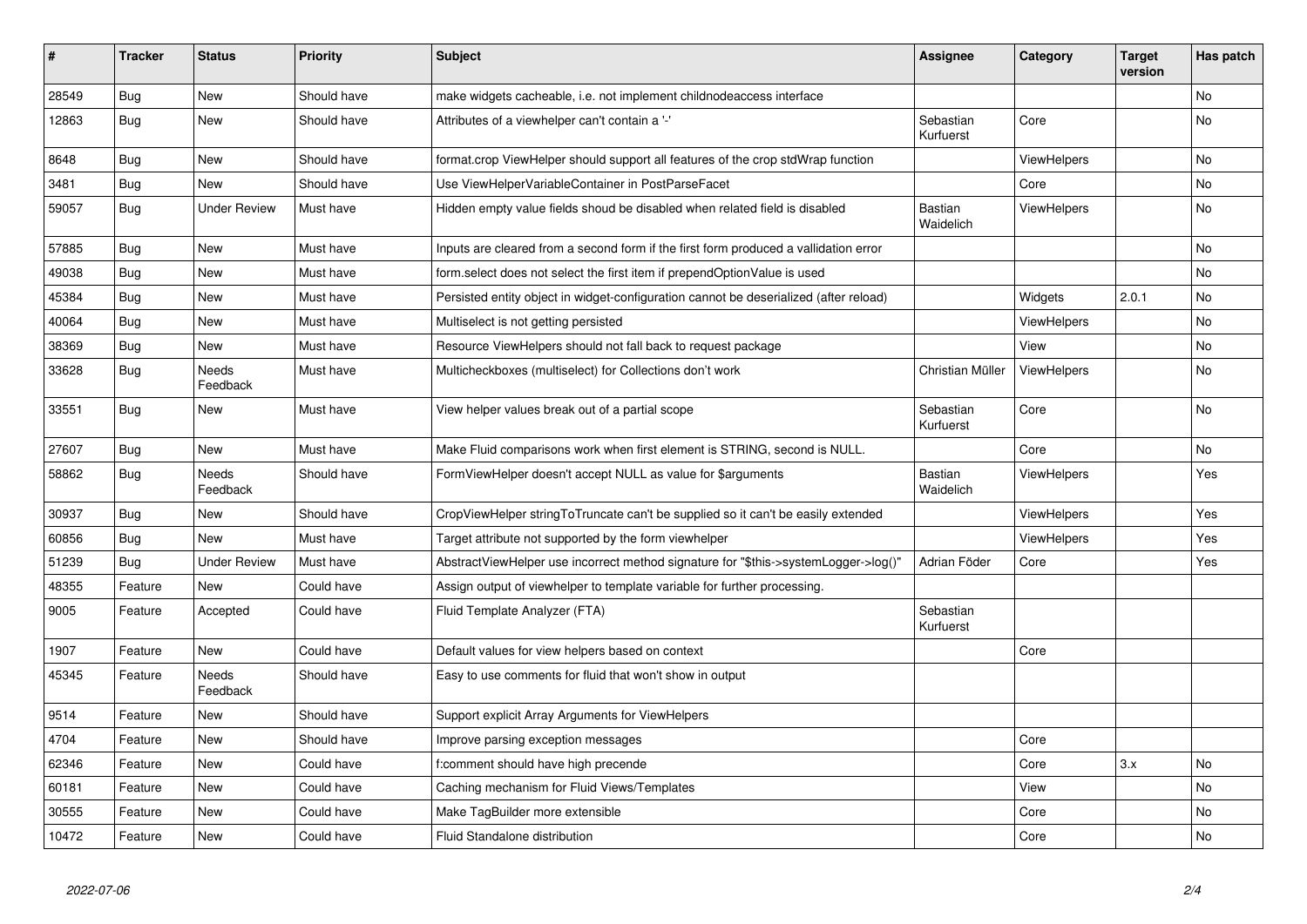| #     | <b>Tracker</b> | <b>Status</b>            | <b>Priority</b>      | Subject                                                                                       | <b>Assignee</b>        | Category    | <b>Target</b><br>version | Has patch |
|-------|----------------|--------------------------|----------------------|-----------------------------------------------------------------------------------------------|------------------------|-------------|--------------------------|-----------|
| 8989  | Feature        | <b>Needs</b><br>Feedback | Could have           | Search path for fluid template files                                                          |                        | View        |                          | <b>No</b> |
| 3725  | Feature        | New                      | Could have           | <b>CSS Engine</b>                                                                             | Christian Müller       | ViewHelpers |                          | No        |
| 60271 | Feature        | New                      | Should have          | Paginate viewhelper, should also support arrays                                               |                        |             |                          | <b>No</b> |
| 60003 | Feature        | New                      | Should have          | Add required-Attribute to f:form.password                                                     |                        | ViewHelpers |                          | No        |
| 52640 | Feature        | <b>Under Review</b>      | Should have          | Create an UnlessViewHelper as opposite to the IfViewHelper                                    | Marc Neuhaus           |             |                          | No        |
| 51277 | Feature        | New                      | Should have          | ViewHelper context should be aware of actual file occurrence                                  |                        |             |                          | No        |
| 49756 | Feature        | <b>Under Review</b>      | Should have          | Select values by array key in checkbox viewhelper                                             |                        |             |                          | No        |
| 46545 | Feature        | New                      | Should have          | Better support for arrays in options of SelectViewHelper                                      |                        |             |                          | No        |
| 46257 | Feature        | <b>Under Review</b>      | Should have          | Add escape sequence support for Fluid                                                         |                        | Core        |                          | No        |
| 45153 | Feature        | <b>New</b>               | Should have          | f:be.menus.actionMenuItem - Detection of the current select option is insufficient            |                        |             |                          | No        |
| 43346 | Feature        | <b>Under Review</b>      | Should have          | Allow property mapping configuration via template                                             | Karsten<br>Dambekalns  | ViewHelpers | 2.1                      | No        |
| 42397 | Feature        | <b>New</b>               | Should have          | Missing viewhelper for general links                                                          |                        |             |                          | <b>No</b> |
| 40081 | Feature        | New                      | Should have          | Allow assigned variables as keys in arrays                                                    |                        |             |                          | No        |
| 39936 | Feature        | New                      | Should have          | registerTagAttribute should handle default values                                             |                        | ViewHelpers |                          | No        |
| 38130 | Feature        | New                      | Should have          | Checkboxes and multiple select fields should have an assignable default value                 |                        |             |                          | <b>No</b> |
| 37095 | Feature        | New                      | Should have          | It should be possible to set a different template on a Fluid TemplateView inside an<br>action | Christopher<br>Hlubek  |             |                          | No        |
| 36410 | Feature        | New                      | Should have          | Allow templates to send arguments back to layout                                              |                        | ViewHelpers |                          | No        |
| 33394 | Feature        | Needs<br>Feedback        | Should have          | Logical expression parser for BooleanNode                                                     | <b>Tobias Liebig</b>   | Core        |                          | <b>No</b> |
| 33215 | Feature        | New                      | Should have          | RFC: Dynamic values in ObjectAccess paths                                                     |                        |             |                          | No        |
| 31955 | Feature        | New                      | Should have          | f:uri.widget                                                                                  |                        | Widgets     |                          | No        |
| 5933  | Feature        | Accepted                 | Should have          | Optional section rendering                                                                    | Sebastian<br>Kurfuerst | ViewHelpers |                          | <b>No</b> |
| 3291  | Feature        | <b>Needs</b><br>Feedback | Should have          | Cacheable viewhelpers                                                                         |                        |             |                          | <b>No</b> |
| 51100 | Feature        | New                      | Must have            | Links with absolute URI should have the option of URI Scheme                                  |                        | ViewHelpers |                          | No        |
| 36559 | Feature        | New                      | Could have           | New widget progress bar                                                                       |                        |             |                          | Yes       |
| 7608  | Feature        | New                      | Could have           | Configurable shorthand/object accessor delimiters                                             |                        | Core        |                          | Yes       |
| 9950  | Task           | New                      | Should have          | Binding to nested arrays impossible for form-elements                                         |                        | ViewHelpers |                          |           |
| 26664 | Task           | New                      | Won't have this time | Clean up Form ViewHelpers                                                                     |                        | ViewHelpers |                          | No        |
| 26658 | Task           | New                      | Won't have this time | Make Form ViewHelpers consistent                                                              |                        | ViewHelpers |                          | No        |